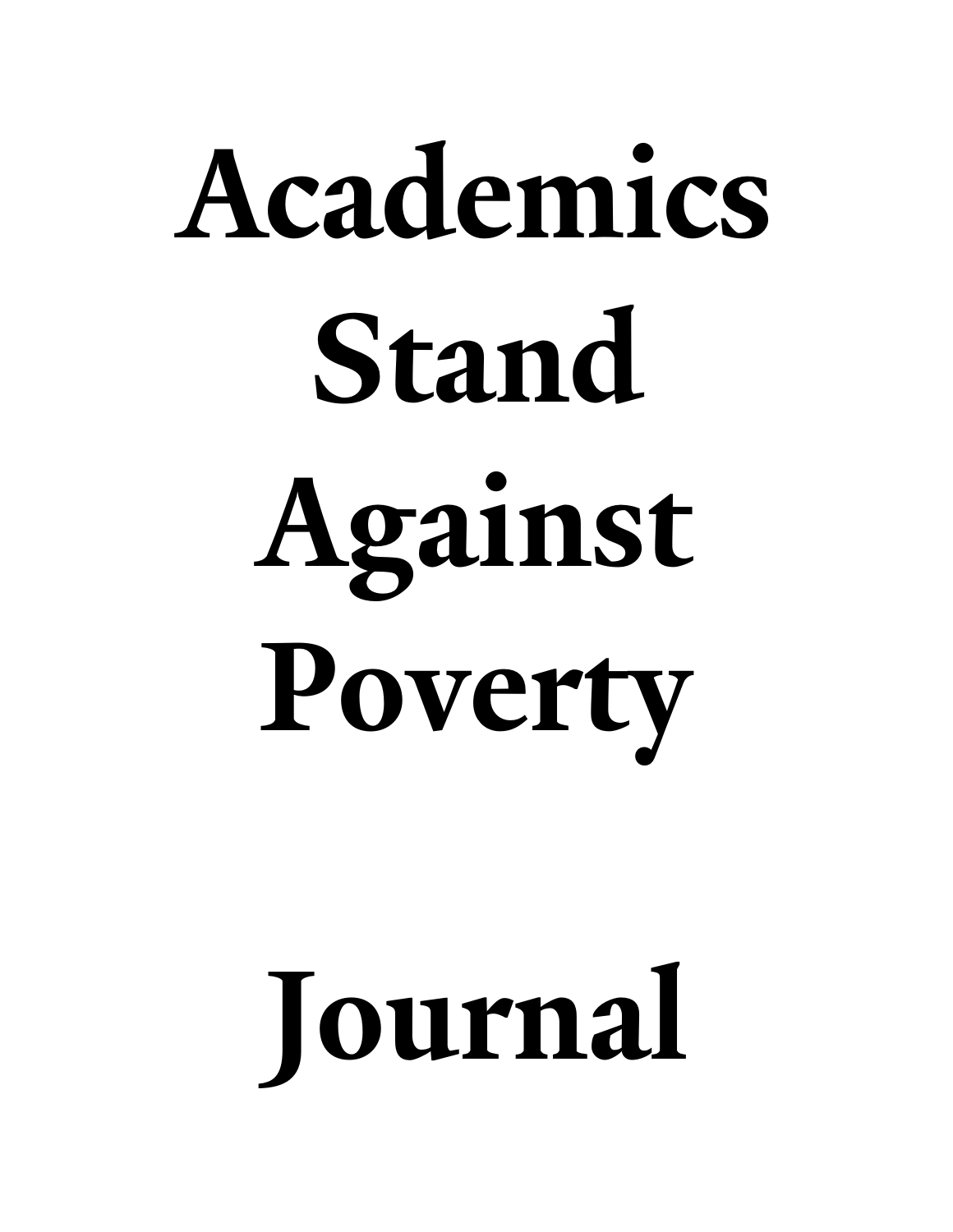### **Impressum**

### **Academics Stand Against Poverty** (Journal ASAP)

ISSN 2690-3458 (electronic edition) ISSN 2690-3431 (print edition)

### **Managing Editor:**

Najid Ahmad, Xiangtan, China

### **Essay Editor:**

Kieran Donaghue, Canberra, Australia

### **Administrative Officer:**

Paul Keller, Barcelona, Spain

### **Editorial Board:**

Najid Ahmad, Xiangtan, China David Alvarez Garcia, Vigo, Spain Michal Apollo, Cracow, Poland Arsène Brice Bado, Abidjan, Côte d'Ivoire Paula Casal, Barcelona, Spain Neera Chandhoke, New Delhi, India Horman Chitonge, Cape Town, South Africa Alberto Daniel Cimadamore, Buenos Aires, Argentina Johnny Antonio Dávila, Medellín, Colombia Paulette Dieterlen Struck, Mexico City, Mexico Evaristus Okechukwu Ekwueme, Harare, Zimbabwe Judith Lichtenberg, Washington, United States Pahlaj Moolio, Phnom Penh, Cambodia Alexander Chido Msimuko, Kitwe, Zambia Gorik Ooms, Ghent, Belgium Thomas Pogge, New Haven, United States Sven Prien Ribcke, Lüneburg, Germany Sanjay Reddy, New York City, United States Santosh Kumar Sahu, Chennai, India Jakob Schwab, Bonn, Germany Khadija Sharife, Gauteng, South Africa Magdalene Silberberger, Witten, Germany Véronique Zanetti, Bielefeld, Germany

### **Mailing address:**

c/o Department of Philosophy, P.O. Box 208306, New Haven, Connecticut, 06520-8306

### **Physical address:**

203 Connecticut Hall, Old Campus, Yale University New Haven, CT 06511

### **Contact**

editor@journalasap.org

Academics Against Poverty Journal is a Journal under Academics Stand Against Poverty Inc., registered as a 501(c)3 non-profit organization in the United States (EIN # 32-0324998).